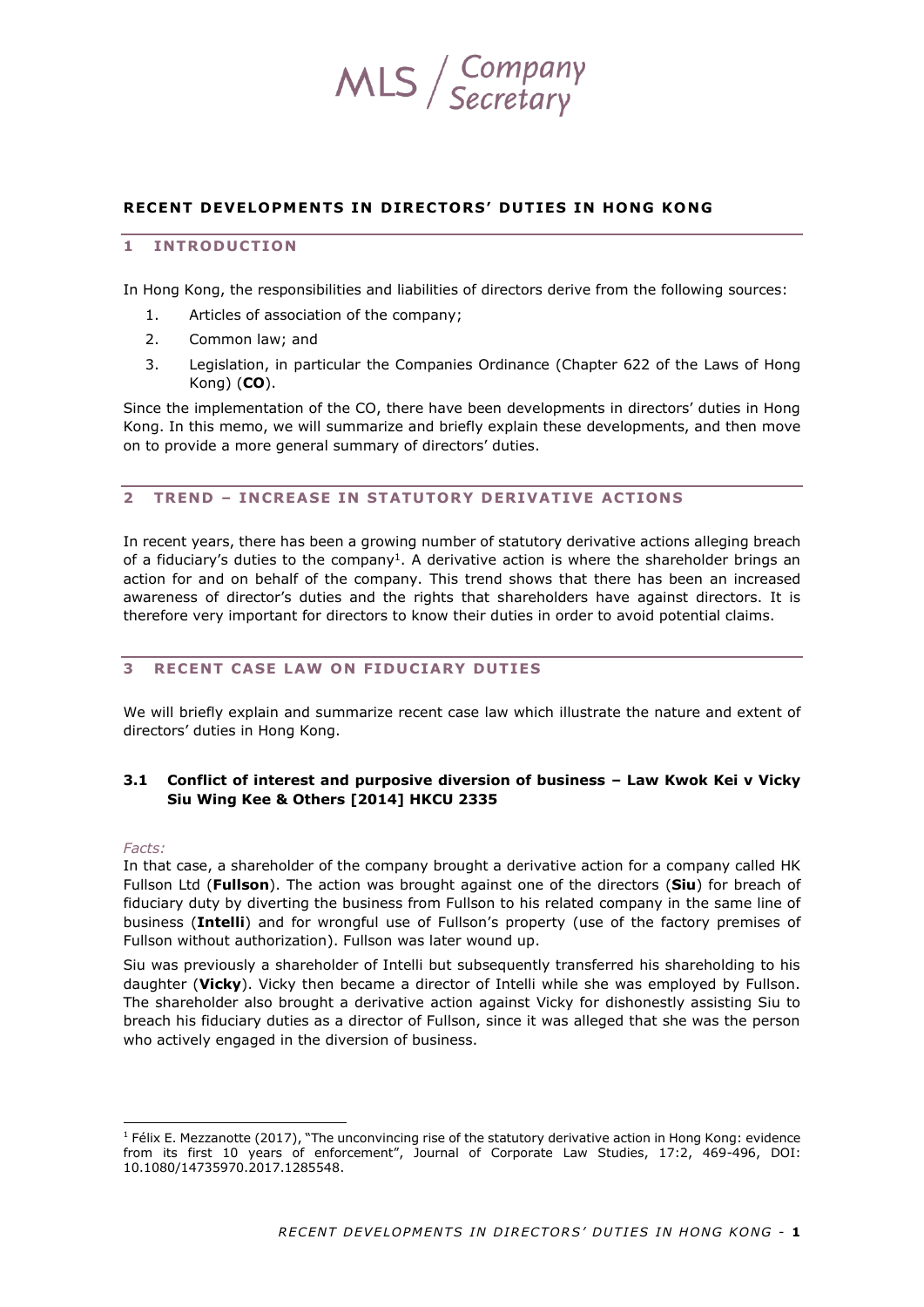#### *Decision:*

The court held that Siu acted in breach of his fiduciary duties by operating (and having shareholding in) Intelli, which was in the same line of business as Fullson, and by operating the business of the factory. It was ordered that Siu should account for all profits that he made as a result.

Additionally, it was held that Vicky and Intelli were both liable for dishonestly assisting Siu for breach of his fiduciary duties. Vicky and Intelli were both ordered to account for the profits made as a result of the assistance. Amongst others, the court took into account:

- 1. Her actual role in Fullson;
- 2. The evidence provided where it was shown she actually positively diverted business away from Fullson;
- 3. Her educational background and her experience in business; and
- 4. Intelli is equally liable to account on the same basis as Vicky since she was the director responsible for the relevant area of activities of Intelli and her state of mind was attributed to Intelli.

#### *Key takeaways:*

- The court highlighted in that case the fact that a director owes fiduciary duties to a company of which he is a director.
- It is important to note that a director has strict liability (meaning there is no need for there to be ill-will or dishonesty) not put to himself in a position where his self-interest conflicts with the duties he owes to the company (typical examples of which would be to carry on a business in the same line or area as the company, or to take customers from the company). If a director does this, he would be under a liability to account for the profits he has made by reason thereof.
- ✓ A director may only keep his profits if he has obtained the shareholder/company's informed consent after making full disclosure.
- $\checkmark$  A director is liable as a trustee for any misapplication of the company's property that he participated in, new about or ought to have known about. Therefore, directors need to be prudent about the activities of the company.
- ✓ Third parties who dishonestly assist a director to act in breach of his fiduciary duties would also be liable to compensate the company for any loss that the shareholder/company suffered, or to account for any profit that he has made as a result of this assistance. To claim against somebody for this, you will need to prove that the person was dishonest.

# **3.2 Multiple directorships and the extent of the duty of loyalty – Poon Ka Man Jason & Others v Cheng Wai Tao & Others [2016] HKCFA 23**

## *Facts:*

This case was about three siblings, Jason Poon, Daisy Poon and Ricky Cheng (**Ricky**) who were business partners of a restaurant group in Hong Kong (**Ajisen**) in Hong Kong, which initially operated noodle restaurants. Ajisen set up a company called Smart Wave Ltd (Smart Wave) which opened one sushi restaurant, Ricky began to operate and expand his own brand of sushi restaurants on his own using a company in which he was both the sole director and sole shareholder, even though the partners had agreed to develop a chain of Japanese-style sushi chains as an extension of the existing Ajisen business.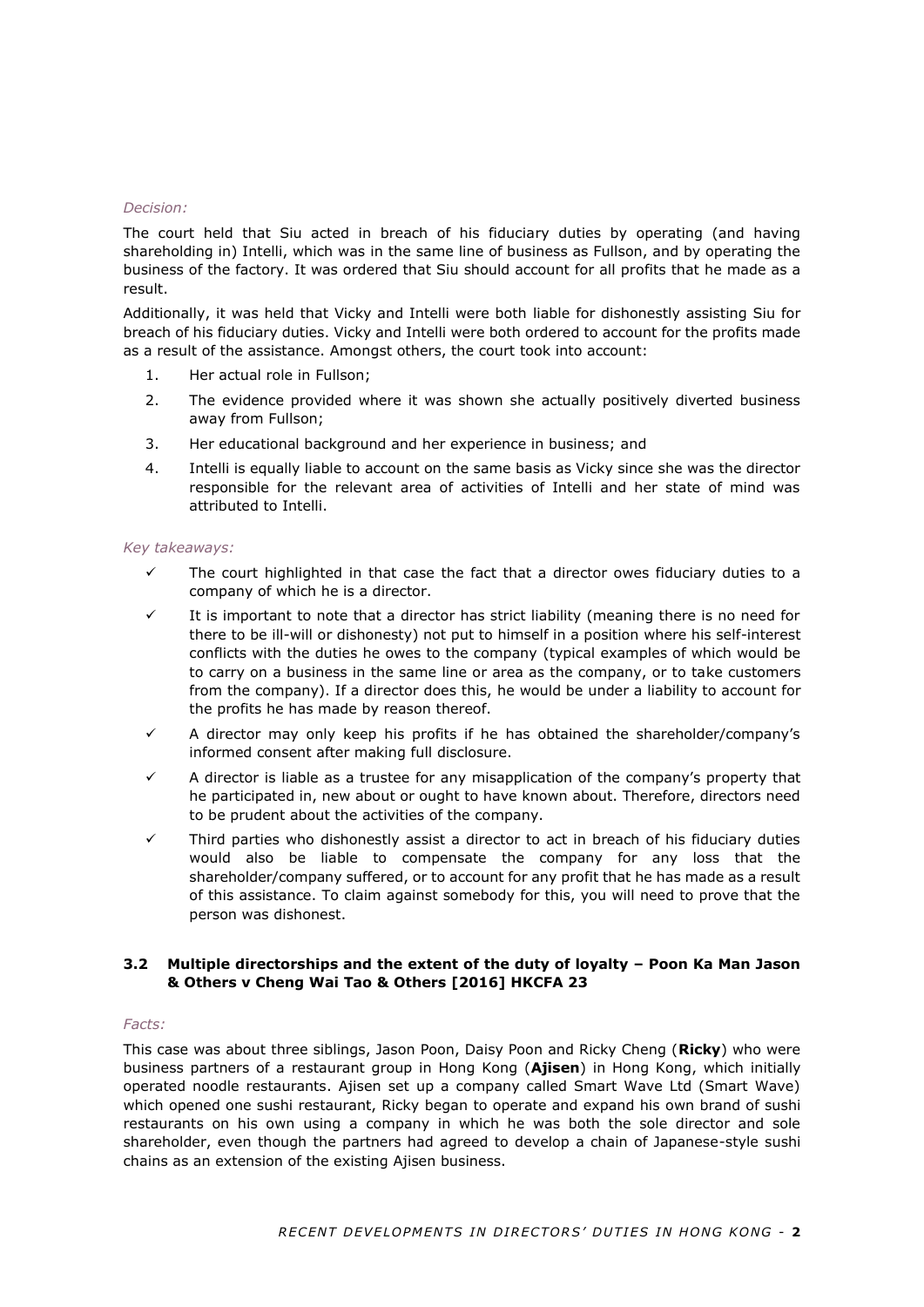By way of background, the business model of Ajisen is to have one company for one operation. Therefore, the court also considered whether Ricky's conduct was outside the scope of his fiduciary duties owed to the Smart Wave has been breached. It was also considered whether or not there was agreement or assent from the shareholders as to whether Ricky could expand and operate other sushi restaurants on his own, given the limited nature of the operation of each company within the Ajisen Group.

## *Decision:*

It was held by the court that Ricky was in breach of his fiduciary duties to Smart Wave.

Although the business of Smart Wave was of a limited nature, it was the first of a chain of restaurants and so had an interest in the establishment and operation of the chain as it developed. The court's rationale was that the setting up of additional companies by Ricky which ran a business in competition with Smart Wave diverted business opportunities and profits away from Smart Wave to its detriment.

#### *Key takeaways:*

- There are potential difficulties with the no-conflict rule when a director has multiple directorships and shareholdings. Directors should take particular care where their shareholdings and directorships are in conflicting businesses.
- $\checkmark$  Even where there is room for argument about the duty of loyalty, the court may still hold that directors have breached their duties, especially where there has been diversion of business. Directors should be particularly aware of this.
- $\checkmark$  The scope of fiduciary duties can be modified, but this would require unanimous assent of the shareholders of the company. It would be better to have this agreement in signed writing.

# **4 THE GENERAL PR INC IPLES OF DIRECTOR S ' DUTIES**

It is important for directors to be clear about the exact extent of their responsibilities because they may be liable to civil and/or criminal proceedings and may be disqualified from acting as a director if they fail to meet the requirements.

Directors are also encouraged by governmental bodies to refer to more detailed reviews of the role and duties of directors in law. For example, the Hong Kong Institute of Directors has issued Guidelines for Directors. The Hong Kong Exchanges and Clearing Limited (**HKEx**) has also issued a Corporate Governance Code to help improve the way in which listed companies are managed.

We have briefly set out below some general principles relating to directors' duties for your information<sup>2</sup>.

## **Principle 1: Duty to act in good faith for the benefit of the company as a whole - Re Smith & Fawcett Ltd [1942] Ch 304 and Bishopsgate Investment Management Ltd v Maxwell (No 2) [1994] 1 AII ER 261**

- 1. A director of a company must act in good faith in the best interests of the company (i.e. best interests of all its shareholders, present and future).
- 2. A director must as far as practicable have regard to the need to achieve outcomes that are fair as between its members.

 $2$  This section is based on "A Guide on Directors' Duties" published by the Companies Registry in March 2014.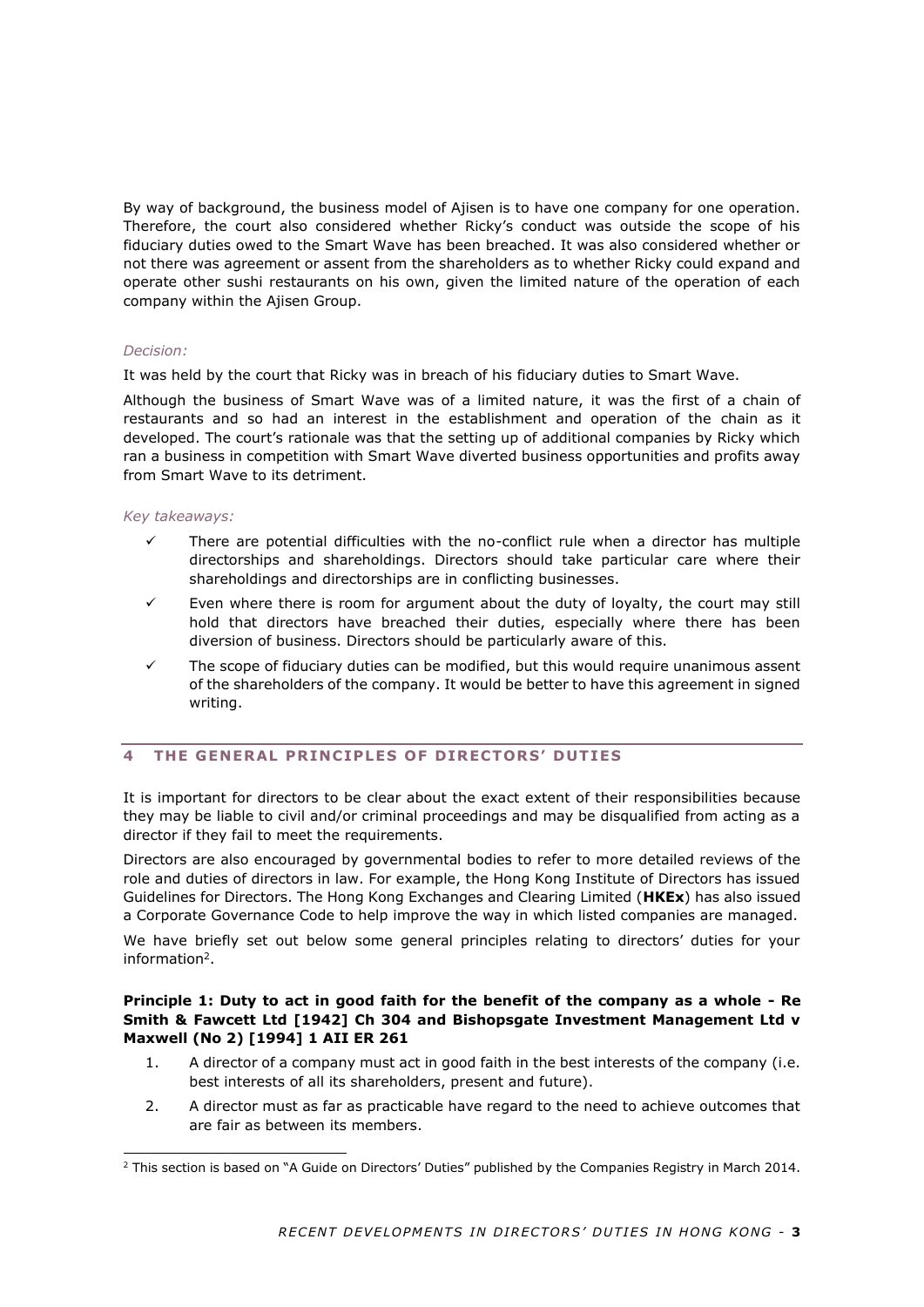## **Principle 2: Duty to use powers for a proper purpose for the benefit of members as a whole - Howard Smith Ltd v Ampol Petroleum Ltd [1974] AC 821**

- 1. A director must exercise his powers for a 'proper purpose' i.e. he must not exercise his powers for purpose that are different from those for which they were conferred.
- 2. The primary and substantial purpose of the exercise of a director's powers must be for the benefit of the company.
- 3. If the primary motive of an exercise of power is found to be for some other reasons (e.g. to benefit one or more directors and to gain control of the company), then the effects of the director's exercise of power may be set aside.
- 4. This duty can be breached even if the director has acted in good faith.

## **Principle 3: Duty not to delegate powers except with proper authorization and duty to exercise independent judgement**

- 1. Unless authorized to do so by the company's articles of association, a director must not delegate any of his powers.
- 2. A director must exercise independent judgement in relation to any exercise of his powers.

## **Principle 4: Duty to exercise care, skill and diligence**

- 1. This duty is provided for by Section 465 of the Companies Ordinance.
- 2. The standard used for determining whether a director has exercised care, skill and diligence is that of a reasonably diligent person with:
	- i. The general knowledge, skill and experience that may reasonably be expected of a person carrying out the functions of a director of the company; and
	- ii. The general knowledge, skill and experience that the director has.

## **Principle 5: Duty to avoid conflicts between personal interests and interests of the company - Aberdeen Railway Co v Blaikie Bros [1854] 1 Macq. 461, 471**

1. A director must not allow personal interests to conflict with the interests of the company.

## **Principle 6: Duty not to enter into transactions in which the director(s) have interest except in compliance with the requirements of the law**

- 1. A director of a company has certain duties where he has a material interest in any transaction to which the company is, or may be, a party.
- 2. Until he has complied with these duties, a director must not, in the performance of his functions as a director, authorize, procure or permit the company to enter into a transaction.
- 3. A director must not enter into a transaction with the company unless he has complied with the requirements of the law. The law requires a director to disclose:
	- i. The nature and extent of his interest in request of interested transactions;
	- ii. Under certain circumstances, the constitution may prescribe procedures to secure the approval